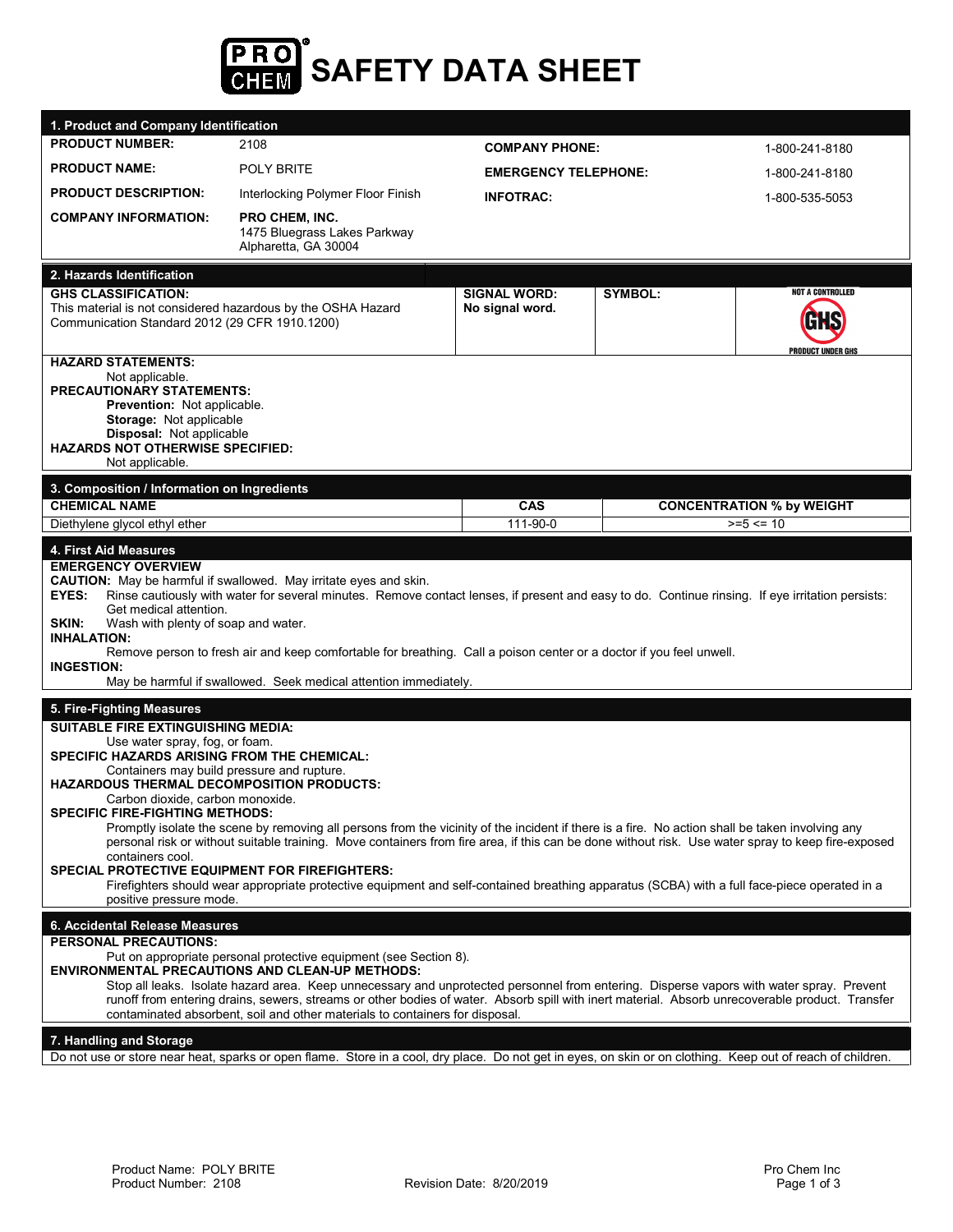#### **8. Exposure Controls / Personal Protection DIETHYLENE GLYCOL ETHYL ETHER:** ACGIH TLV 25 ppm OSHA PEL 25 ppm **PERSONAL PROTECTIVE EQUIPMENT:**



**EYE/FACE PROTECTION:** Wear safety glasses or goggles.

**SKIN PROTECTION:** To prevent repeated or prolonged contact, wear impervious gloves (made from rubber, nitrile, or neoprene). **RESPIRATORY PROTECTION:** No special requirements are needed for this material.

**ENGINEERING CONTROLS:**

Good general ventilation required.

| 9. Physical & Chemical Properties |                 |                                   |                |
|-----------------------------------|-----------------|-----------------------------------|----------------|
| Appearance:                       | Emulsion.       | <b>Explosive Limit Ranges:</b>    | Not available. |
| <b>Physical State:</b>            | Liguid.         | <b>Explosive Properties:</b>      | Not available. |
| Color:                            | White.          | VOC Content (Wt.%):               | 0              |
| Odor:                             | Characteristic. | <b>Oxidizing Properties:</b>      | Not available. |
| <b>Odor Threshold:</b>            | Not available.  | <b>Vapor Density:</b>             | Not available. |
| pH:                               | $8-9$           | <b>Vapor Pressure:</b>            | Not available. |
| <b>Melting/Freezing Point:</b>    | Not available.  | <b>Relative Density:</b>          | 1.04           |
| <b>Boiling Point:</b>             | Not available.  | Solubility (water):               | Complete.      |
| Viscosity:                        | Not available.  | <b>Auto-Ignition Temperature:</b> | Not available. |
| <b>Flash Point:</b>               | None.           | <b>Decomposition Temperature:</b> | Not available. |
| <b>Evaporation Rate:</b>          | Not available.  | <b>Partition Coeff:</b>           | Not available. |

## **10. Stability & Reactivity Information**

**REACTIVITY:**

Under normal conditions of storage and use, hazardous reactions will not occur.

**CHEMICAL STABILITY:**  Stable under normal conditions. **INCOMPATIBLE MATERIALS:**

Acids and strong oxidizers

**CONDITIONS TO AVOID:** 

High temperatures. **DECOMPOSITION PRODUCTS:**

CO, CO2.

# **11. Toxicological Information**

| <b>PRIMARY ROUTE OF ENTRY:</b>                                                                                                                |  |  |  |
|-----------------------------------------------------------------------------------------------------------------------------------------------|--|--|--|
| Skin contact.                                                                                                                                 |  |  |  |
| <b>ACUTE/POTENTIAL HEALTH EFFECTS:</b>                                                                                                        |  |  |  |
| <b>EYES:</b> May cause eye irritation. Symptoms include stinging, tearing and redness.                                                        |  |  |  |
| <b>SKIN:</b> May cause skin irritation.                                                                                                       |  |  |  |
| <b>INHALATION:</b> High vapor concentrations may be irritating to respiratory tract.                                                          |  |  |  |
| <b>INGESTION:</b> May cause headache, dizziness, incoordination, nausea, vomiting, diarrhea, and general weakness.                            |  |  |  |
| <b>CHRONIC/LONG TERM EFFECTS:</b>                                                                                                             |  |  |  |
| None known.                                                                                                                                   |  |  |  |
| <b>TARGET ORGAN EFFECTS:</b>                                                                                                                  |  |  |  |
| None known.                                                                                                                                   |  |  |  |
| REPRODUCTIVE/DEVELOPMENTAL INFORMATION:                                                                                                       |  |  |  |
| No data.                                                                                                                                      |  |  |  |
| <b>CARCINOGENIC INFORMATION:</b>                                                                                                              |  |  |  |
| This material is not listed as a carcinogen by IARC, NTP or OSHA.                                                                             |  |  |  |
| <b>ACUTE TOXICITY VALUES:</b>                                                                                                                 |  |  |  |
| Not available.                                                                                                                                |  |  |  |
|                                                                                                                                               |  |  |  |
| 12. Ecological Information                                                                                                                    |  |  |  |
| Not available.                                                                                                                                |  |  |  |
| 13. Disposal Consideration                                                                                                                    |  |  |  |
| Waste must be disposed of in accordance with federal, state, and local environmental control regulations. See label for further instructions. |  |  |  |
|                                                                                                                                               |  |  |  |

# **14. Transportation Information**

Not regulated.